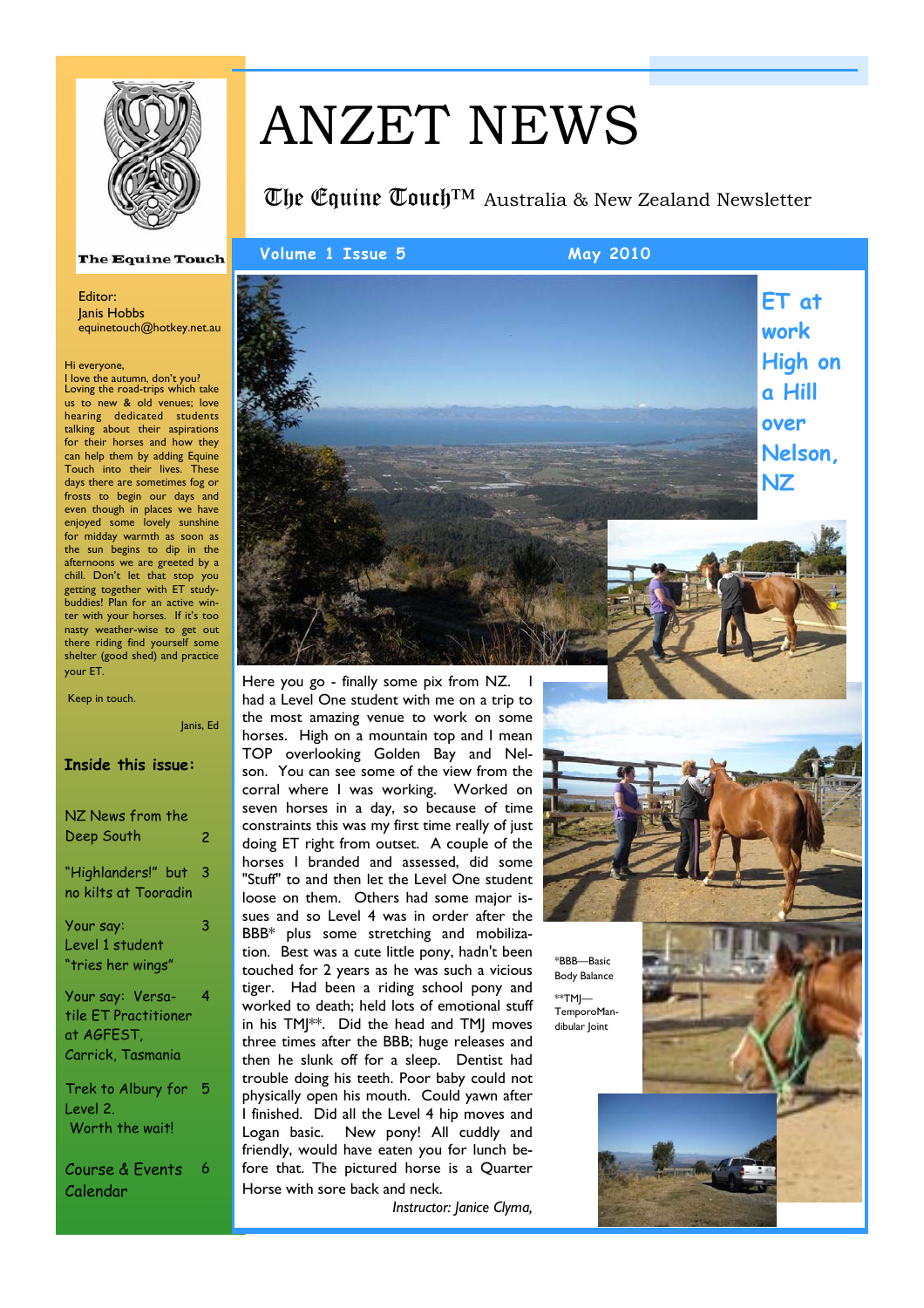## **Volume 1 Issue 5 Page 2**

# **NZ News**

# **ET News from Deep South (NZ)**

### Hi everyone!

It's been a busy month down here with two Level I courses, the first in Invercargill courtesy of host Liz Ferns, who provided us with a fantastic venue and some great horses to work on. Mary, Anne & Verity got some great experience with one of our horses, a large TB called *Prince*. He put his ears back and lifted hind legs every time they went to do a move then promptly 'zoned out' and fell asleep! We timed him and one time he went for over seven minutes without moving an eyelid. At the start he wind sucked continuously but before we had even finished the hind moves of the Basic Body Balance he had stopped and just stood there waiting for the next move. The owner told us later that he paced his box and wind sucked continuously when he was inside. They had never even seen him stand still – let alone go to sleep!

# **Level 1 Invercargill, NZ Instructor: Karen Burrows**





**Level 1 Dunedin, NZ** April 23-25, 2010 *Instructor: Karen Burrows* 

In Dunedin we spent the three days dodging rain showers but luckily the big storm didn't hit until I was driving home afterwards. It took me  $3\frac{1}{2}$  hours to complete the normally  $2\frac{1}{2}$  hour trip but I managed to get through before floods closed the roads – with full beam and driving lights I still couldn't see the road in places! The course itself went great, with Jo Griffiths, Jackie McAra and Gill Beaver getting some great experience with different horse personalities! It was one of those weekends when normally quiet, co-operative horses were unruly and the normally unruly horses were angels!

*Instructor: Karen Burrows* 

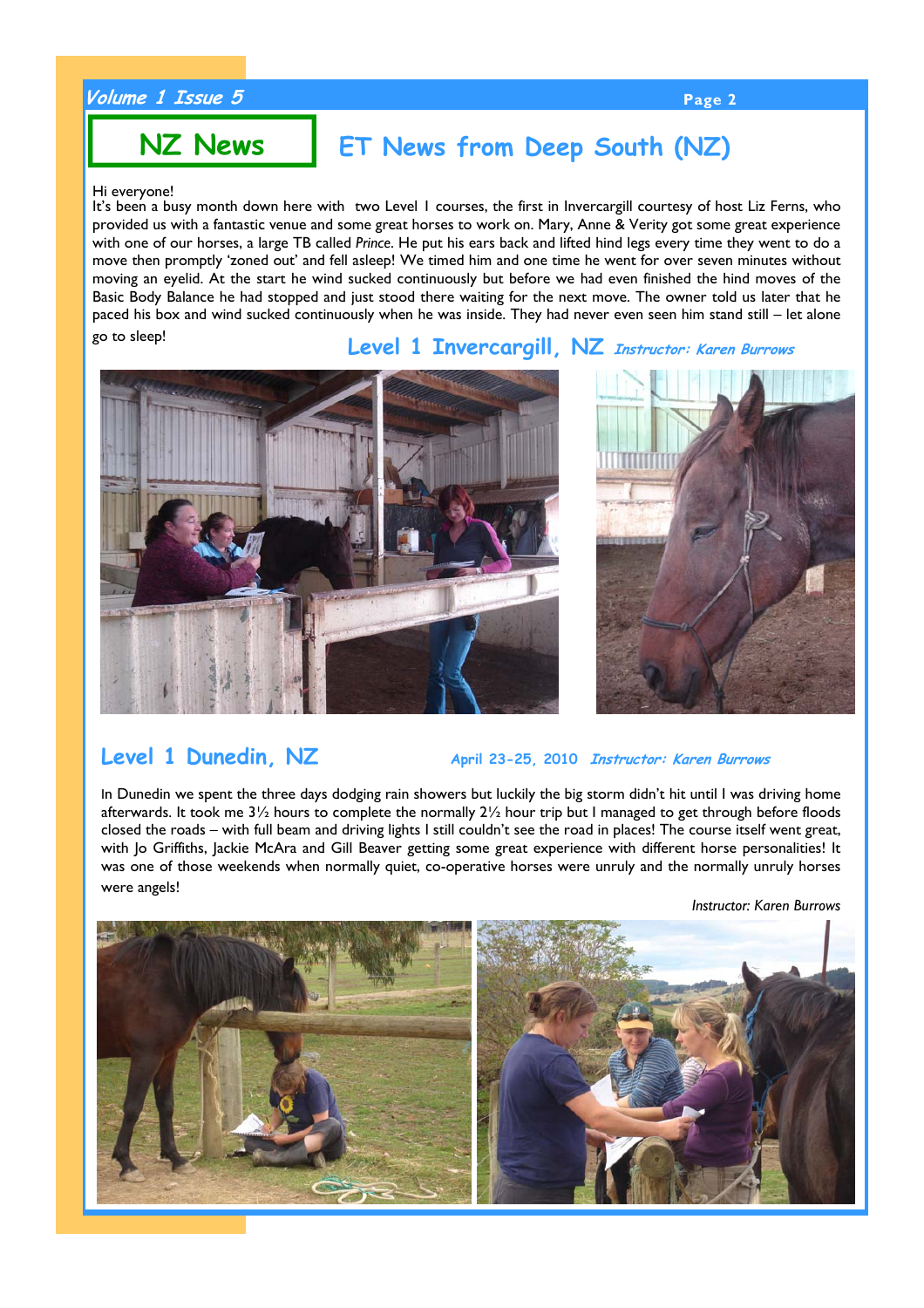### **The Equine Touch™ - Australia & New Zealand Newsletter Page 3**

### Scottish Highlanders—Level 1 at Tooradin, Vic **Instructor: Janis 1 Instructor: Janis Hobbs**

Thanks to owner, Rae, "Spud" - HighlanderXStockhorse was a perfect canvas to draw the arrows on for initial practical sessions and both he and his paddock mate, "Storm", Clydie X (insert) were well appreciated for their steady natures.

Affectionately referred to as "The Cars", our wonderful subjects for the final sessions were pure Highlander, *Royce* (4yo) & part Highlander *Austin* (5yo) (both pictured below). .*Morris,* another of "The Cars", had been "parked" in a different yard and missed our afternoon session on Day 3. However, Deb Marriott had kindly brought along her 21 year old QH, "Tiki" who was also beautifully behaved, patient & tolerant.



The students were interested in how long it took the horses to process the ET bodywork with "zoning", soft eyes, flickering ears and the most obvious signs, licking chewing, stretching & yawning.

Asked how the course was for her, a parting line from Frances was "I have a lot of processing to do—I'll be chewing and yawning in about 3 days time!"

By the afternoon of Day 3 the pieces were all fitting together & all three students did very well in their final session. Well done! *Instructor: Janis Hobbs* 

#### *Hi Janis*

*Just a quick hello and thanks for your time last week at Tooradin :-)* 

*I have watched the DVD and re read the manual a few times since our weekend and have found both to be invaluable for refreshing my memory for the order and direction of things. I am finding more things are staying in my brain each time.*  **Your Say:** 

*I have had a play (I can see you cringing from here) with the 3 horses we have here and I believe I can feel/see a difference between them. The one that has impressed me is the one who has recently become grumpy. I have owned him for 2 years, in which time he has always been a sweet pleasant horse to have around and to ride. In recent months he has become a bit grumpy/snappy to handle on the ground and to ride. It was so unlike him that I have been trying to figure out what went wrong.* 

*I have had 2 vet/chiros look at him. The first one said there was nothing wrong with him. Not convinced, I got a second opinion. The second guy did find a problem and I was happy with what he had to say. The horse continued to be grumpy.* 

*Full of enthusiasm I have been practicing ET with him. When I first started, I got the grumpy face but he very quickly changed his mind and relaxed and stood there with his eyes half closed like he was dozing off.* 

*I have since had a few more goes at it and there is now no more grumping at me. In fact, when I step back from him,* he moves towards me as if to say "keep going, that was nice". As a very much novice at ET, I have already gained *much satisfaction that I can do something to help him. Thanks.*

*Wendy Lambert, Level 1*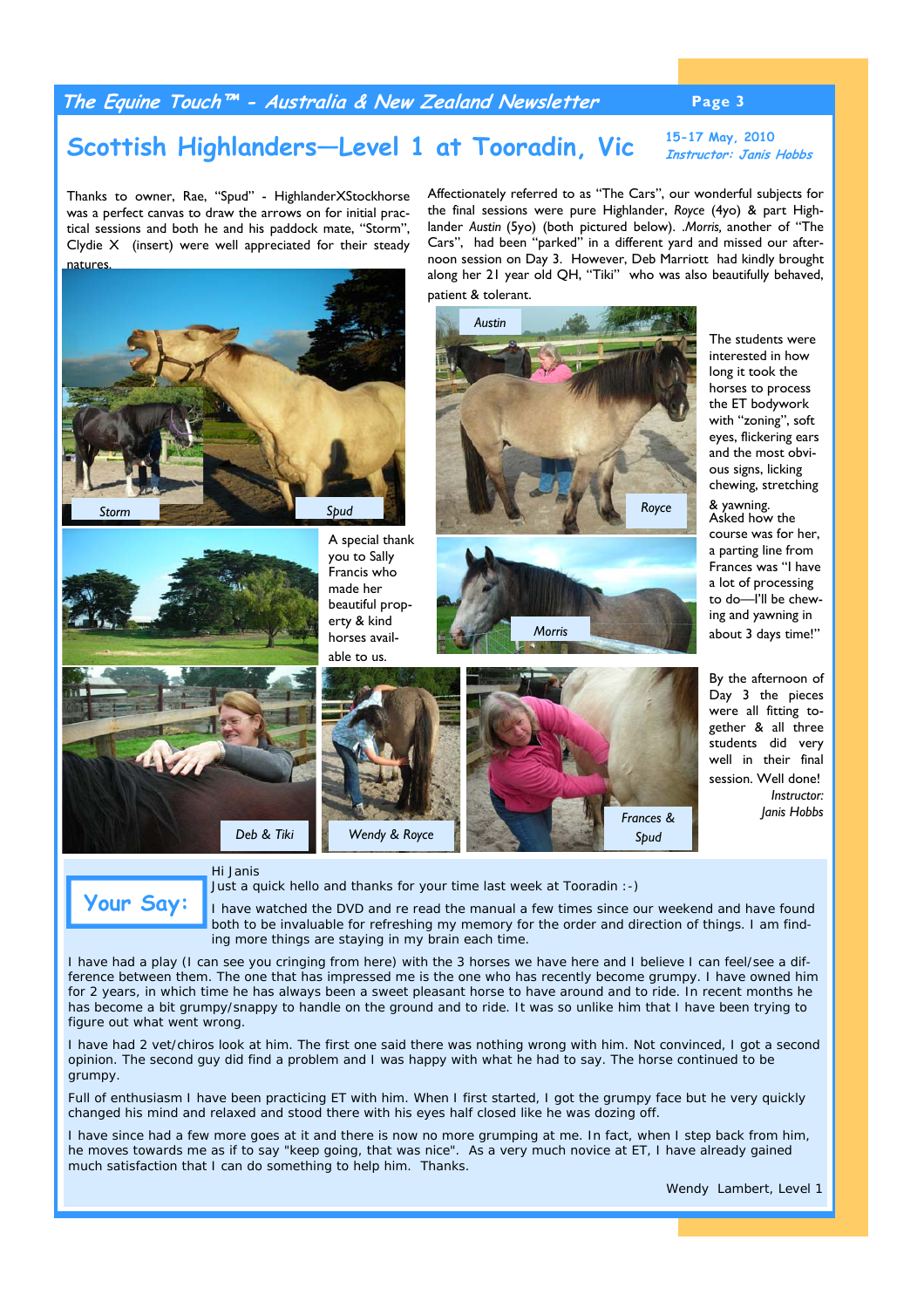### **Page 4 The Equine Touch™ - Australia & New Zealand Newsletter**

**ET Back in Bendigo** Level 1 7-9 May, 2010 *Instructor: Janis Hobbs* 

For the Mother's Day weekend Level 1 course this year we had two gentlemen named Greg. One quipped, "G1 & G2?!" For horses we had the usual troopers; the first afternoon's practical session with the horses we encountered misty rain as the two Gregs worked with old Major and tiny Angel. It was reliable Scout's turn the next afternoon and the last day, big Mary Poppins (Clydie X), Quinny & Rio Tinto were called into "duty" to provide a range of ET learning experiences.

Greg B had a "baptism of fire" as he put it, when his wife, Sherry's horse was injured over the weekend and was to provide a chance to put his new skills into practice without delay!

Greg M expressed eagerness to apply his new skill set to his horses at home as well as the Rideablilty Victoria mounts at Echuca where he is a Coach. *Instructor: Janis Hobbs* 



It is wonderful to see and hear of how students put their ET to work. Why don't you share some of your stories? Send them in to the YOUR SAY segment, see below.

# **Equine Expo Stall at AGFEST**

The biggest Agricultural Field day in Tasmania was held on the  $6<sup>th</sup>$ ,  $7<sup>th</sup>$  &  $8<sup>th</sup>$  of May 2010 at Carrick. Over 65000 people attended over the 3 days. There were over 900 stalls & the new 'Equine Expo' added at this year's event. I was lucky enough to be accepted to have a stall in the Equine Expo. I combined my business (Belinda's Natural Animal Therapies) & my stud (Scolinda Palomino Welsh Cobs & Miniature Equine Stud). I had a pen of miniature ponies, which were a huge draw card for my display. People would come pat the ponies then have a look in my tent!

As an Equine Touch practitioner, I had information about the Equine Touch on display and also handed out brochures & info on courses coming up in our state. I was very surprised in the level of interest of horse owners wanting to learn more about ET! I would like to thank Janis Hobbs of Victoria for sending me brochures & information

sheets for me to display in my stall. Janis is also going to run the ET courses in Tasmania in September this year. Hope we get a few follow ups from this great event! Kind Regards, Belinda Atkinson Equine Touch Practitioner, Tasmania

**Carrick, Tasmania**

YOUR SAY:

What is *YOUR* ET story? Email your story & photo to Janis by 15th of each month to equinetouch@hotkey.net.au



Held over to next month, a case study from Belinda Atkinson.